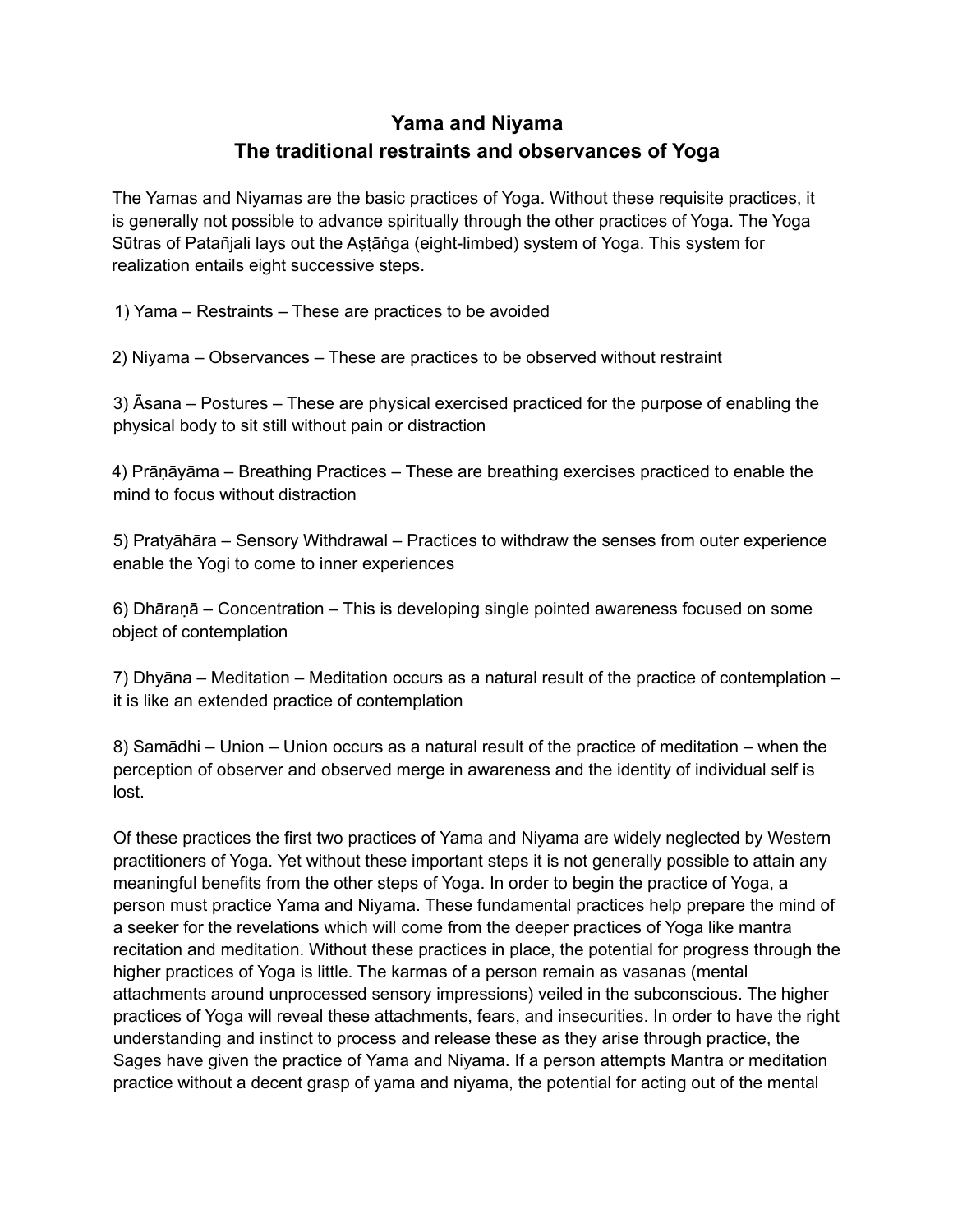attachments as they arise from the subconscious and creating even more karma and suffering is great. Study of yama and niyama before the study of asana, pranayama, mantra, and meditation, is like the study of the letters of the alphabet before attempting to write words. They are a fundamental and essential building block which form the firm basis for the consistent and ongoing advancement in the expansion of spiritual awareness.

Yama (Restraints) This is not the repression of natural urges or mental impulses but the development of spiritual, detached awareness that allows the consciousness of the soul to transcend the bonds of attachment and to function unhindered by these things.

1) Ahiṁsā (non-violence) Not hurting others (or self) through thought, word, or deed. This means refraining from hurtful thoughts, words, and actions toward all other people and creatures we encounter. The point is to minimize the suffering of all beings. This includes avoiding eating meat, fowl, fish, eggs, gelatin, and other animal products which are produced by killing the animal. This means avoiding products which are made or supplied by killing, or injuring animals or people like leather, factory dairy products, or foreign products produced by slave-labor.

2) Satya (truth) Not lying, betraying promises, concealing information, or misrepresenting oneself or others. To truly practice satya, people must have the courage to examine themselves and the humility to present information openly and honestly.

3) Asteya (non-stealing) Not wrongfully seizing or claiming the property of others (this includes cheating for gain of money, or property as well as credit, award, praise, or recognition). This could include stealing music or movies by downloading them from pirated sources. Non-stealing should be practiced mentally as well by not coveting the others property. People should not seek name, credit, fame, or recognition which belongs rightfully to another. It is also important not to enter into debt, without practical short term plans to repay. Unpaid debt creates the same karmic due that stealing does.

4) Brahmacarya (Divine Conduct) Controlling passions and instinctive reactions to events. Traditional interpretation of Brahmacharya has been limited to "celibacy." From the meaning of the root words brahma meaning "God" and charya meaning "action or conduct," it is clear that the concept of brahmacharya goes far beyond restraining the sexual urges. More or less it is the practice of conducting oneself as the Lord does by always considering and acting for the good of all others. It is not an act of repression but of transmutation of the mental intentions and physical anatomy. The mind of the brahmachari is occupied with love, Divine sight, and the physical form is occupied by the work of selfless service. For monastics the practice of brahmacharya equates to abstinence. For house-holders (those who work in the world to support a family), the ideal of brahmacharya translates to commitment and monogamy in relationships. Commitment in relationships is very helpful for those doing spiritual practice as it ensures a person is facing and addressing troubles within that the relationship brings to a person's awareness. The most ideal model for this is marriage, in which lifetime commitment is formally and publicly avowed with the blessing of the Devas (Gods). For Westerners who have moved away from the practice of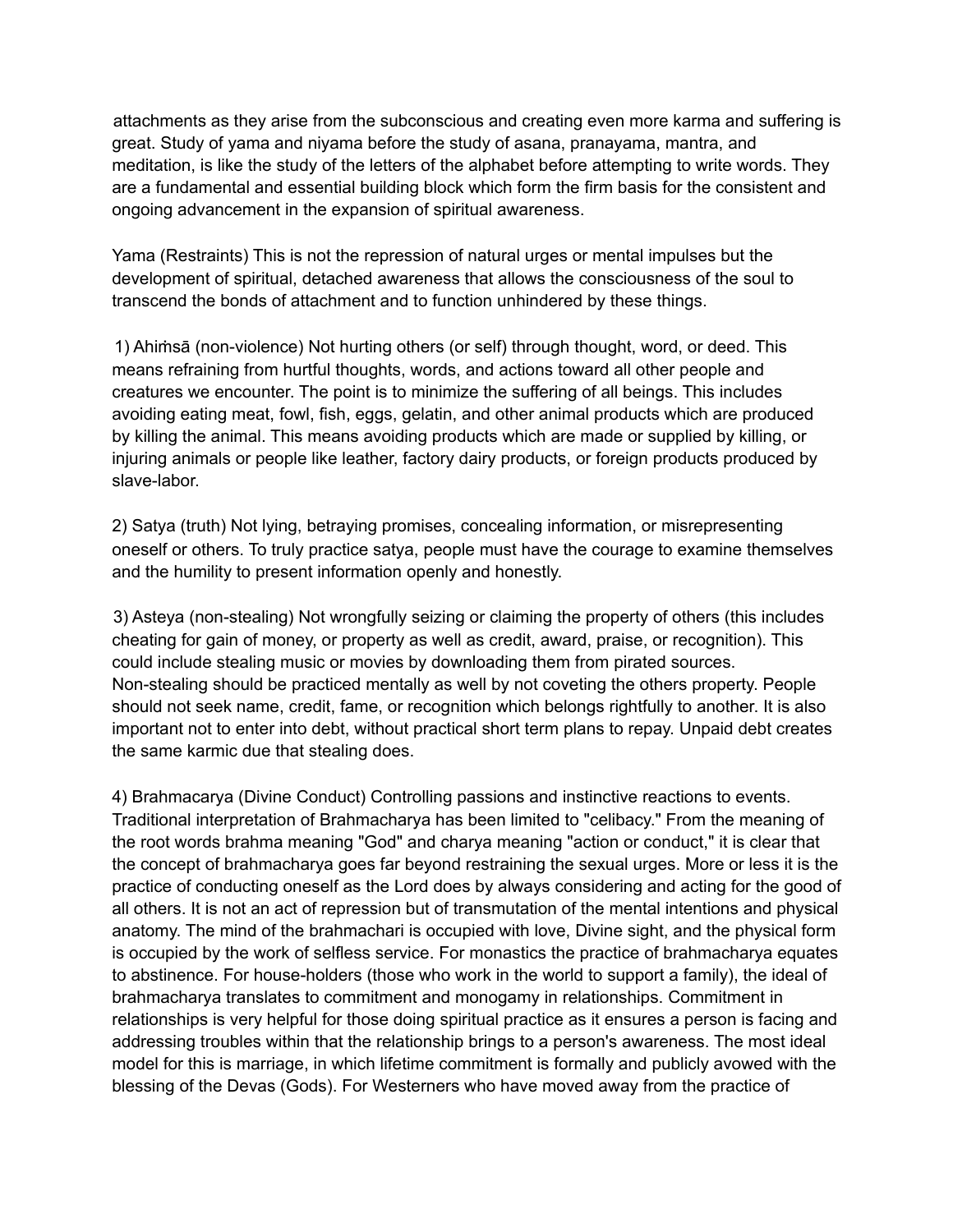monogamy and lifetime commitment, it is advised to refrain

from sexual relations with anyone that a person does not intend to marry and to pause and take time to reflect upon and discuss a partnership in depth before commencing any relationship. Once a relationship is started, it is wise to do everything possible to preserve that relationship, never considering separation or divorce unless it is necessary for the safety of one or both partners (as in the case of persistent physical or verbal abuse). Consciousness of Western people has begun to devalue commitment and the sacred institution of marriage and people have begun to believe falsely that they must have many partners to be happy. We encourage young people to avoid this habit which has caused the older generations much needless pain and suffering and to marry early if possible. This practice will support the peace, happiness, success and spirituality of society.

5) Kṣamā (Patience) This means overcoming the irritability and intolerance that causes impatience with people and situations.

6) Dhṛti (Steadiness) Overcoming changeability, and lack of dedication and constancy. It is important to face fears and overcome indecisiveness, hesitation, and avoidance. It is also important to honor all commitments and to commit only to obligations which can be realistically fulfilled.

7) Dayā (Compassion) Conquering insensitivity and all violent or neglectful patterns that follow. This practice is extremely important. Compassion arises toward all things when the seeker learns to truly love himself. Without the quality of compassion it is not possible to practice any of the other yamas and niyamas. When compassion toward all things is strong within the devotee, the other yamas and niyamas occur easily as a result. Compassion is practiced by learning to see the divine within all creatures and patiently and lovingly serving all.

8) Ārjava (Honesty, Straightforwardness) Representing oneself and all situations openly and honestly by avoiding deception in all forms. To practice straightforwardness, a person must learn to love and respect himself enough to present his actions, feelings, thoughts, and personality to all without fear of judgment or criticism. It is a necessary part of the practice of aarjava to avoid entering into any debt which cannot be quickly repaid. This is done by paying all fees and dues (like taxes) honestly and promptly to the best of one's financial capacity. It is important for a person to understand his financial capacity and not enter into deals or contracts that commit him beyond his financial means. Many people routinely enter into financial agreements which they do not know how they will repay. Debt is considered a normal part of many modern societies, but when understood in this way it is equal to theft.

9) Mitāhāra (Moderate Appetite) Not eating too much or too little. Avoiding overeating and excessive fasting or dieting. This practice includes avoiding unwholesome foods in general and those which aggravate a person's Ayurvedic vikriti (constitutional imbalance). The advice of an Ayurvedic physician may be helpful for people to learn to recognize the signs of proper digestion and to learn to recognize which foods are healthful for their individual condition. People must know when they are experiencing a true appetite and eat when they are hungry. Food drugs like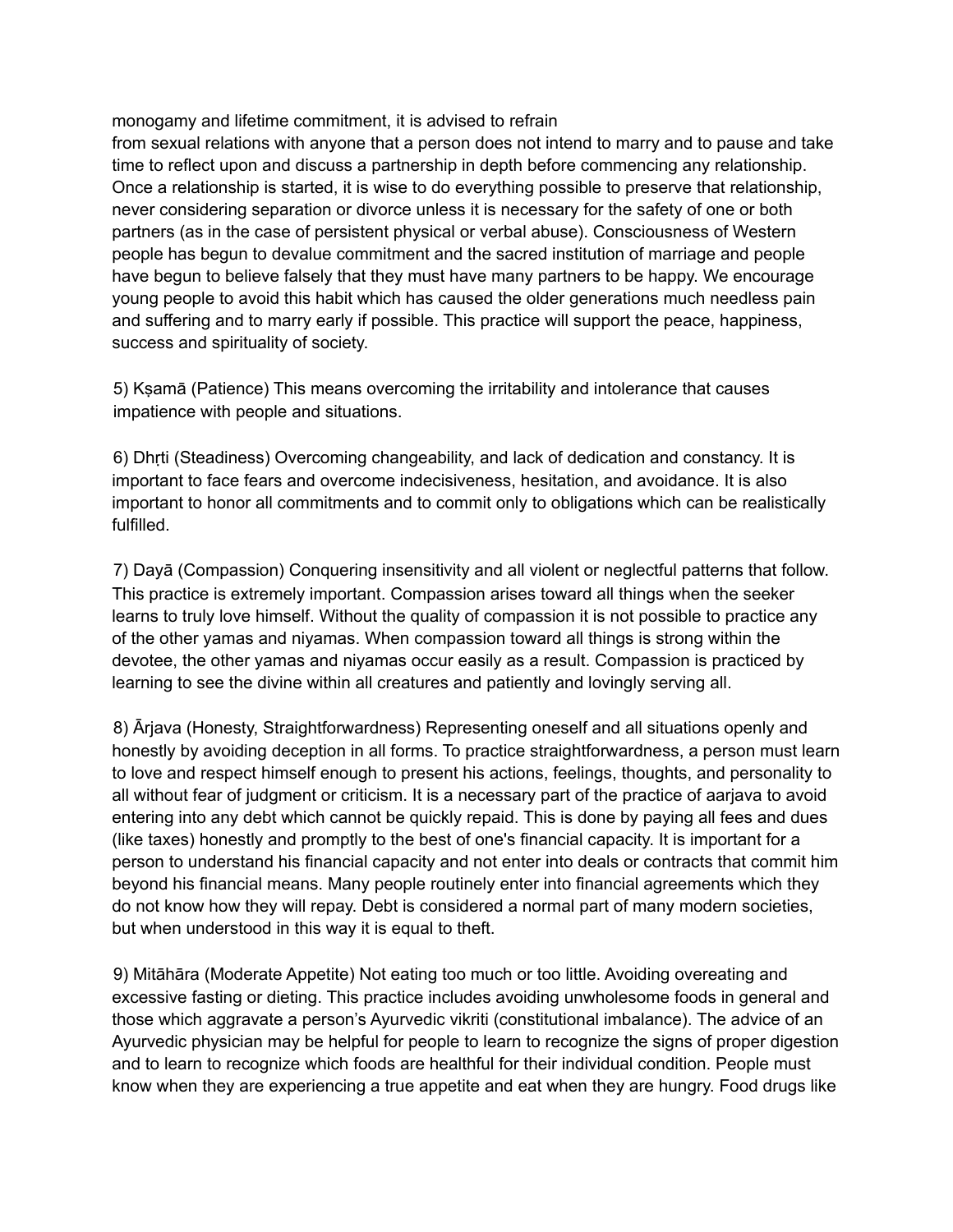alcohol, caffeine, and narcotic drugs should be avoided. "Junk food" with chemical additives and preservatives should be avoided as should highly-refined sugars and grains as well as frozen and preserved foods. A sattvik diet of pure, natural, fresh, local and organic foods should be favored. This includes also avoiding overindulging in sensory indulgences of all sorts.

10) Śauca (Purity) Avoiding impurity in body, mind, and speech. The mind and speech should be kept on spiritual and uplifting thoughts. This can be done by avoiding asangha (bad associations) and violent and explicit TV, movies, music, books, and other entertainment. The body should be kept engaged in spiritual deeds and associated with satsangha (positive associations). Physical cleanliness maintained by regular bathing and grooming is important. Mental purity is maintained by avoiding low vibrational thoughts, speech, and action. The remnants of negative thought patterns should never be repressed, lest they multiply in the subconscious mind and wreak havoc as they invariably boil-over in time. Instead, the Yogi develops purity and deals with the remnant impressions of darkness upon the mind by occupying the mind with positive, uplifting impressions and by bathing the consciousness with the purifying practice of mantra recitation.

Niyama (observances) These observances should be practiced without restraint. Their practice helps a person to develop the qualities needed to progress in the practice of Yoga. The practice of the each Niyama helps a person to overcome the negative habits represented by each of the respective Yamas. That is to say the practice of remorse will help a person in their practice of non-violence; the practice of contentment will help in the practice of truth etc.

1) Hrī (Remorse) This means being modest, grateful, and to show remorse for wrongdoing. People must be humble to admit their faults and courageous to apologize and make amends whenever possible.

2) Santoṣa (Contentment) This is the practice of maintaining an attitude of satisfaction. It is the maintenance of inner joy, serenity, and emotional steadiness throughout the painful and pleasurable experiences that life may offer.

3) Dāna (Giving) This means tithing money to God or Guru and giving generously wherever there is need without any thought of reward or acknowledgement.

4) Āstikya (Faith) Strong, unwavering belief in God, the Shastras (scriptures), the Guru, and the path to liberation. This practice involves maintaining faith in difficult situations even when there is no understanding of the course of events and working to recognize and overcome doubts whenever they arise.

5) Īśvara Pūjana (Worship of God) The regular practice of Puja (Worship of one's chosen form of God) and dhyaana (meditation on God) to develop bhakti (devotion), shraddhaa (faith) and Jnaana (Direct perception of God). This practice includes the other devotional practices of bhakti yoga like singing devotional hymns, visiting Sacred Temples, attending satsangs, cleaning the Temple, performing service for the Guru, cooking or preparing offerings for Temple